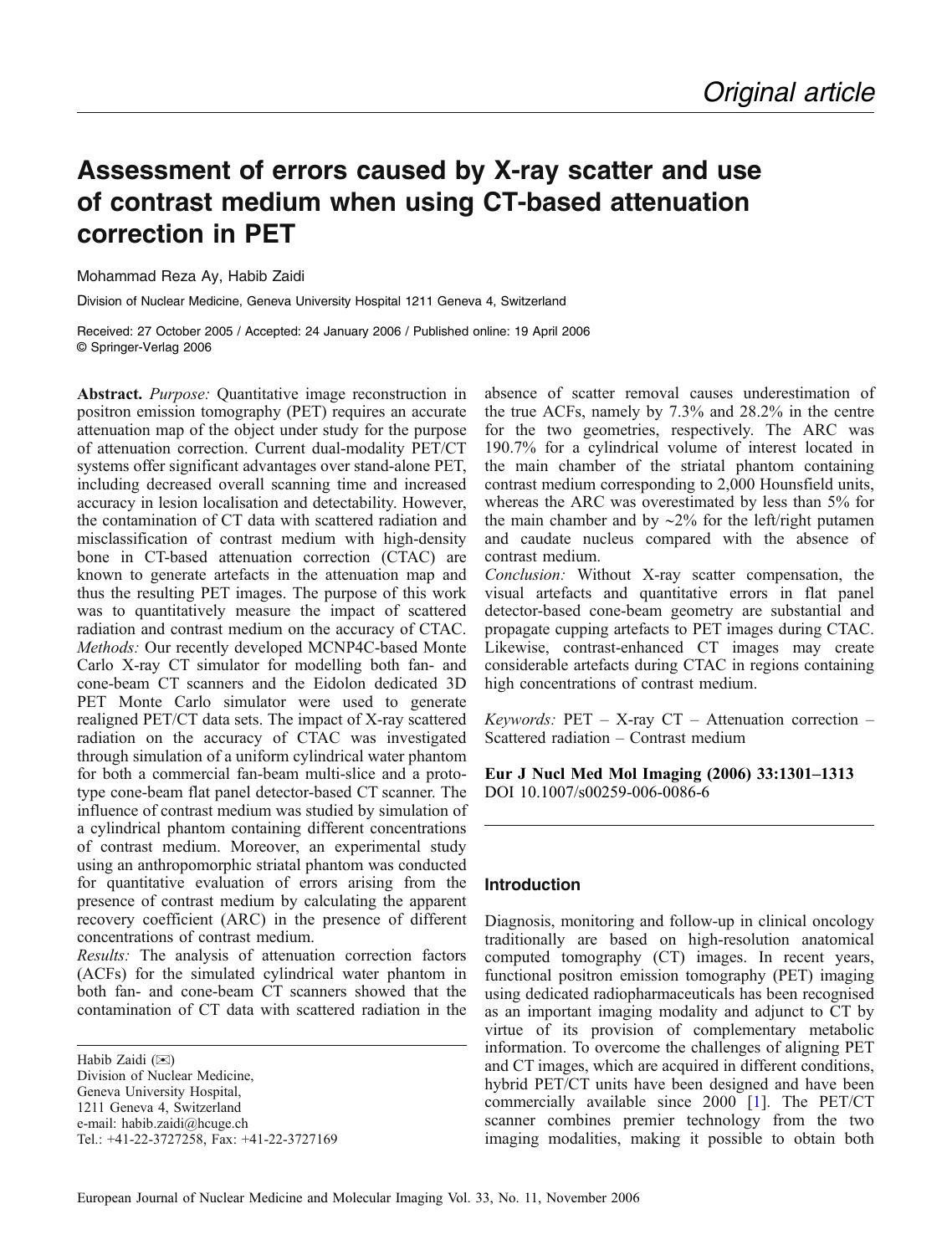anatomical and functional information in a single procedure. PET/CT systems offer significant advantages over stand-alone PET, including decreased overall scanning time and increased accuracy in lesion localisation and detectability [[2\]](#page-11-0). However, the use of CT images for attenuation correction of PET data is known to generate visible artefacts in the resulting PET images in some cases [[3\]](#page-11-0). Several investigators have tried to characterise quantitatively the effect of physical and physiological parameters such as oral and intravenous contrast medium  $[4–11]$  $[4–11]$  $[4–11]$  $[4–11]$  $[4–11]$ , metallic implants  $[12–15]$  $[12–15]$  $[12–15]$  $[12–15]$  and respiratory motion [[16](#page-12-0), [17](#page-12-0)] on the accuracy of CT-based attenuation correction (CTAC) in PET. Likewise, the contamination of CT data with scattered radiation, which depends on the geometry of the CT scanner and the object under study, reduces reconstructed CT numbers [\[18\]](#page-12-0) and introduces cupping artefacts in the reconstructed images [\[19\]](#page-12-0). This effect will be more pronounced in the next generation of CT scanners with flat panel detector-based cone-beam configurations, which are much less immune to scatter than fan-beam CT scanners [[20\]](#page-12-0). The magnitude and spatial distribution of scattered radiation in X-ray CT for both fan- and conebeam geometries should be accurately quantified for optimisation of scanner design geometry and development of robust scatter correction techniques [\[21,](#page-12-0) [22](#page-12-0)]. This problem has been historically addressed by different groups in the context of using CT for quantitative measurements by means of experimental studies, mathematical modelling and Monte Carlo simulations for both fan- [\[18,](#page-12-0) [23](#page-12-0)–[27](#page-12-0)] and cone-beam [[20](#page-12-0), [21](#page-12-0), [28](#page-12-0), [29\]](#page-12-0) geometries. It should be noted that most published papers assessing the distribution of scattered radiation in the fanbeam geometry used either straightforward experimental measurements or in-house developed Monte Carlo simulators modelling old CT scanner technologies based on gaseous (xenon) detectors, whereas the characterisation of scattered radiation in current generation CT scanners with accurate modelling of single- and multi-row scintillation detectors technology has been addressed recently by our group [[30\]](#page-12-0). In addition, to the best of our knowledge, assessment of the impact of scattered radiation in CT images on the accuracy of CTAC has not been undertaken previously, either in the fan-beam geometry with multi-row detector configuration or in the cone-beam geometry with flat panel detectors. It is worth emphasising that a limited number of studies have addressed the contribution of scattered radiation in radionuclide transmission scans for stand-alone PET systems [[31](#page-12-0), [32\]](#page-12-0). It has been shown that the acceptance of scattered radiation can be minimised by setting lower energy discriminator thresholds owing to the fact that PET detectors work in pulse mode [[33](#page-12-0)]. Such a technique is impractical in X-ray CT imaging since the detectors operate in current mode.

Although diagnostic quality CT relies on the administration of oral or intravenous contrast agents to allow improved lesion delineation, the presence of positive contrast agents in dual-modality PET/CT systems significantly overestimates the attenuation map in some cases and may generate artefacts during CTAC [[4,](#page-11-0) [5](#page-11-0), [10](#page-12-0), [11](#page-12-0)]. This is

due to the high attenuation coefficient of these materials at the low effective energy of the corresponding X-ray spectra, which results in high CT numbers in the region of contrast agent accumulation through misclassification with high-density cortical bone [[8\]](#page-12-0). Currently available algorithms for conversion from CT numbers to linear attenuation coefficients at 511 keV are based on the assumption that image contrast in the CT data is contributed by mixtures of air, soft tissue and bone [[34](#page-12-0)]. The presence of contrast medium complicates this process since two regions that have the same image contrast may indeed have different compositions, for example contributed by bone and soft tissue in one case and iodine/barium contrast and soft tissue in another [\[2\]](#page-11-0). These artefacts are most severe in cases where the contrast medium is concentrated, for example in abdominal imaging after the patient swallows a bolus of oral contrast. In this case, the higher densities contributed by the oral contrast medium can lead to overestimation of the PET activity concentration [\[3](#page-11-0)]. The limited number of publications assessing the impact of contrast medium using phantom studies where the ground truth is known and their limitations in terms of the complexity of simulated shapes, usually restricted to simple uniform cylindrical phantoms [[8](#page-12-0), [9](#page-12-0), [11\]](#page-12-0), spurred the research presented in this paper, where a more realistic anthropomorphic striatal phantom and accurate modelling of contrast medium through Monte Carlo simulations combined with partial volume correction for accurate quantitative analysis were used.

One can account for attenuation differences between iodine and bone by using a technique that generates a calibration curve for contrast media; for this purpose a method is employed that is similar to that referenced above for soft tissue and bone alone, where separate calibration curves are generated for each material (i.e. iodine vs bone) for different X-ray potentials used to acquire CT scans and for different photon energies [\[35\]](#page-12-0). Some investigators have proposed using image segmentation methods of converting CT numbers to attenuation coefficients that correctly scale contrast-enhanced CT images for intravenous [\[35\]](#page-12-0) and oral [[36](#page-12-0)] agents. In addition, other strategies including the acquisition of both pre- and post-contrast CT scans can be used to minimise possible artefacts contributed by the presence of contrast media when the CT scan is to be used as an attenuation map for correction of the PET data [[1](#page-11-0)]. More recently, a segmented contrast correction (SCC) method was proposed by Nehmeh et al. [\[8\]](#page-12-0) to correct for oral contrast medium artefact in CTAC PET images. This method was evaluated using both phantom and clinical studies and proved to accurately recover lesion size and uptake.

The aim of this study was to investigate the impact of X-ray scatter and contrast medium in CT images on the accuracy of CTAC at different levels, including raw data acquisition, attenuation maps, attenuation correction factors (ACFs) and reconstructed PET emission images, using dedicated X-ray CT [[30](#page-12-0)] and 3D PET [\[37\]](#page-12-0) Monte Carlo simulations combined with experimental phantom studies. Both commercially available fan-beam multi-slice and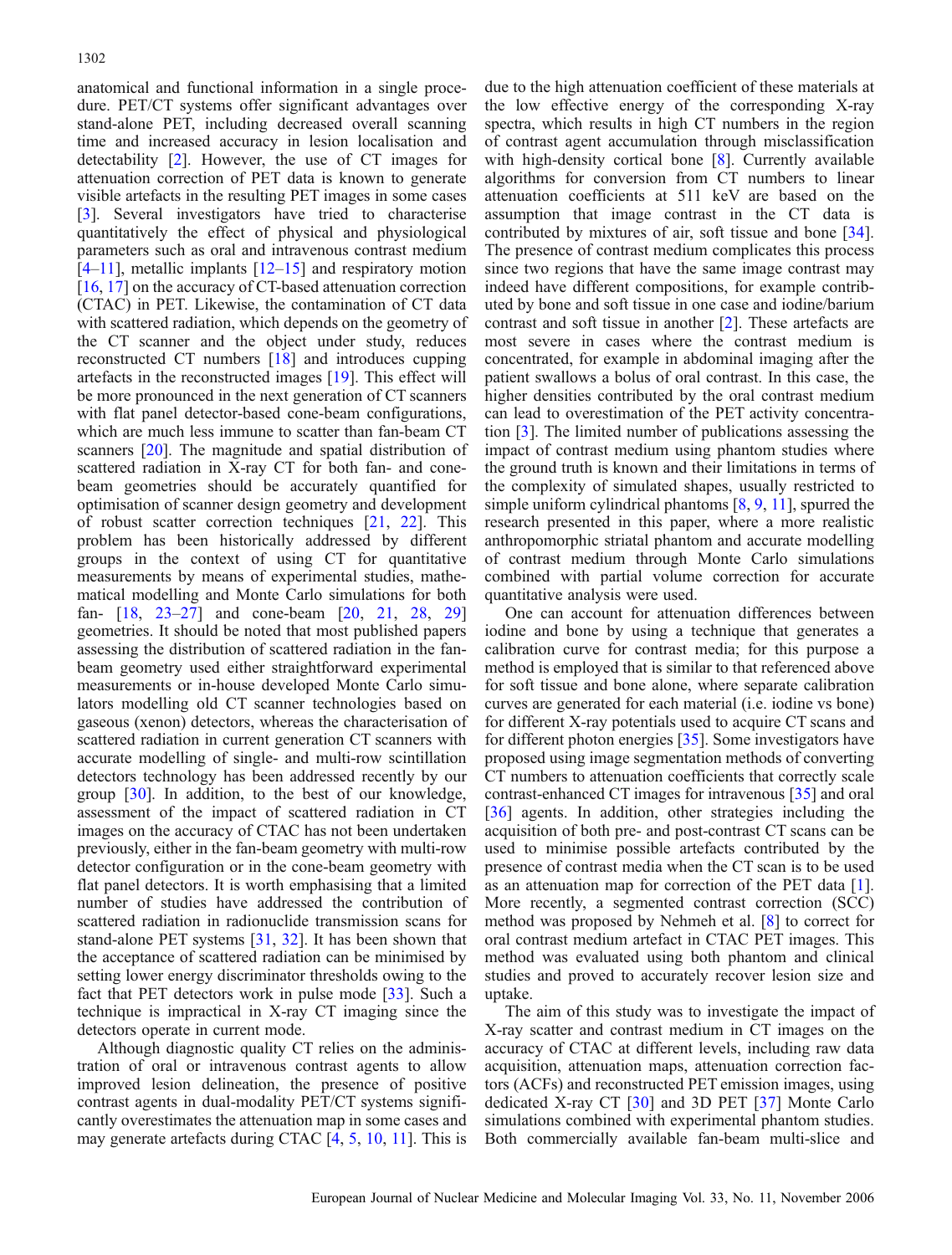future generation cone-beam flat panel detector-based CT scanners were considered. For the latter, a hypothetical cone-beam CT mimicking the geometry of a prototype flat panel detector-based CT scanner [[21](#page-12-0)] adjusted to the dimensions of large area panel PET detectors under development by CPS Innovations (Knoxville, TN, USA) [[1\]](#page-11-0) for next generation PET/CT systems was simulated. Moreover, the SCC method discussed above for oral contrast agents was extended and generalised for intravenous contrast medium.

# Materials and methods

#### Monte Carlo simulations

The MCNP4C-based Monte Carlo X-ray CT simulator [[30\]](#page-12-0) was used for simulation of LightSpeed four-slice CT scanner (GE Healthcare Technologies, Waukesha, WI, USA) and cone-beam panel detectorbased CT scanner based on the geometry of a prototype flat panel detector-based CT scanner [[21\]](#page-12-0) modified to fit the size of LSO detector modules proposed for a flat panel-based PET scanner [\[1\]](#page-11-0) for similar axial coverage. Full simulation of X-ray spectra, including tracking the electrons into the X-ray tube target for the calculation of bremsstrahlung and produced characteristic photons, was considered [\[38](#page-12-0)]. All photon interaction processes such as photoelectric absorption, incoherent and coherent scatterings as well as full primary and secondary electrons transport were considered during Monte Carlo simulations of X-ray CT since the MCNP4C code was run in E/P (electron and photon) mode. The collimator inside the detector housing (septa) in the LightSpeed scanner was accurately modelled through full photons transport inside the septa plates. It should be noted that antiscatter grids were not considered during simulation of the cone-beam geometry to replicate current prototype flat panel detector-based CT scanners [[21\]](#page-12-0). After simulation of all views, a filtered backprojection reconstruction algorithm was used for image reconstruction of the simulated data sets. Likewise, the Eidolon 3D PET Monte Carlo simulator [\[37](#page-12-0)] was used to acquire emission data corresponding to the geometry of the ECAT ART PET scanner (CTI/ Siemens, Knoxville, TN, USA). Experimental and/or clinical validation of the PET and CT simulators has been described elsewhere [\[30](#page-12-0), [37](#page-12-0), [39\]](#page-12-0).

#### Experimental measurements

A polyethylene cylindrical phantom (250±0.5 mm diameter) containing 16 cylindrical holes (20±0.5 mm diameter) was constructed. Fourteen syringes were filled with a solution of  $K_2HPO_4$  and water with concentrations varying between 50 mg/cm<sup>3</sup> and 900 mg/cm<sup>3</sup> to simulate cortical bone with different densities. The prepared syringes and two additional syringes containing water and air were inserted into the polyethylene phantom's holes. Thereafter, the phantom was scanned using the LightSpeed four-slice CT scanner to calculate the calibration curve for conversion from CT numbers to linear attenuation coefficients at 511 keVaccording to the method proposed by Bai et al. [[34\]](#page-12-0). The XCOM photon cross-section library [[40\]](#page-12-0) was used for calculation of the linear attenuation coefficients of the inserted solutions at 511 keV.

To investigate the effect of contrast medium on CTAC, experimental measurements of the anthropomorphic striatal phantom

(Radiology Support Devices Inc., Long Beach, CA, USA) were performed. This phantom consists of four small cavities that can be filled independently and represent the left and right caudate and left and right putamen. In addition, there is a larger main chamber surrounding the four small cavities representing the rest of the brain. The main chamber itself is embedded in a bone-like structure representing the skull. This arrangement provides properties similar to the human head, suitable for mimicking PET studies of the presynaptic and postsynaptic dopaminergic system. For an activity concentration ratio of 1:8 between the main chamber and small cavities, 2.94 MBq of <sup>18</sup>F (in 0.9 ml, 0.9% NaCl) was diluted in distilled water. A total activity of 13.2 MBq <sup>18</sup>F diluted into 1.1 ml NaCl was filled into the main chamber. Subsequently, the main chamber was totally filled with distilled water. The fully 3D emission study lasted 25 min whereas the CT data of the same phantom were acquired using the Aquilion CT scanner (Toshiba Medical Systems Corporation, Tokyo, Japan) at 120 kVp and 240 mA.

#### Attenuation correction and image reconstruction

The reconstructed CT images (512×512 matrix size) were downsampled to 128×128 to match the resolution of PET images followed by Gaussian smoothing using a 6-mm kernel. The calculated bi-linear calibration curve was used to convert CT pixel values in Hounsfield units (HU) to an attenuation map (μmap) at 511 keV. The resulting μmap was forward projected according to the PET scanner geometry to generate ACFs. The ECAT 7.2.1 software was used for attenuation and scatter corrections and reconstruction of the emission data using the 3DRP reprojection algorithm with a maximum acceptance angle corresponding to 17 rings and a span of 7. The default parameters used in clinical routine were applied (ramp filter, cut-off frequency 0.35 cycles/pixel). The reconstructed images consist of 47 slices with  $128 \times 128$  resolution and a voxel size set to  $1.72 \times 1.72 \times 3.4$  mm<sup>3</sup>. Since the PET and CT data used in this study were acquired on separate PET and CT scanners, PET to CT image coregistration was performed using the commercial Hermes multi-modality fusion software (Nuclear Diagnostics AB, Stockholm, Sweden). In order to increase the accuracy of quantitative analysis of reconstructed PET images, correction for partial volume effect was performed using the popular geometric transfer matrix (GTM)-based method proposed by Rousset et al. [\[41](#page-12-0)], which allows corrected estimates to be computed without a priori knowledge on any activity level. Figure [1](#page-3-0) shows a flow chart describing the different steps of the study design.

#### Scattered radiation modelling

To evaluate the impact of scattered radiation on CT images during CTAC in both fan-beam multi-slice and cone-beam panel detectorbased CT, a cylindrical water phantom (200 mm diameter) was simulated for both geometries. Likewise, PET data of the same phantom with uniformly distributed activity of <sup>18</sup>F were simulated using Eidolon. The scatter contribution during the simulation of CT data was separated from the primary component using the surface source method implemented in the MCNP4C Monte Carlo code. In this method, a virtual plane is considered after the scatter medium (water phantom) and the direction, energy and history of each photon passing through this plane have been registered. In the next step, the scatter component is calculated by considering only photons which had at least one interaction before hitting this plane towards the detection system. The unscattered component is calculated using the same method by considering only photons which had no interaction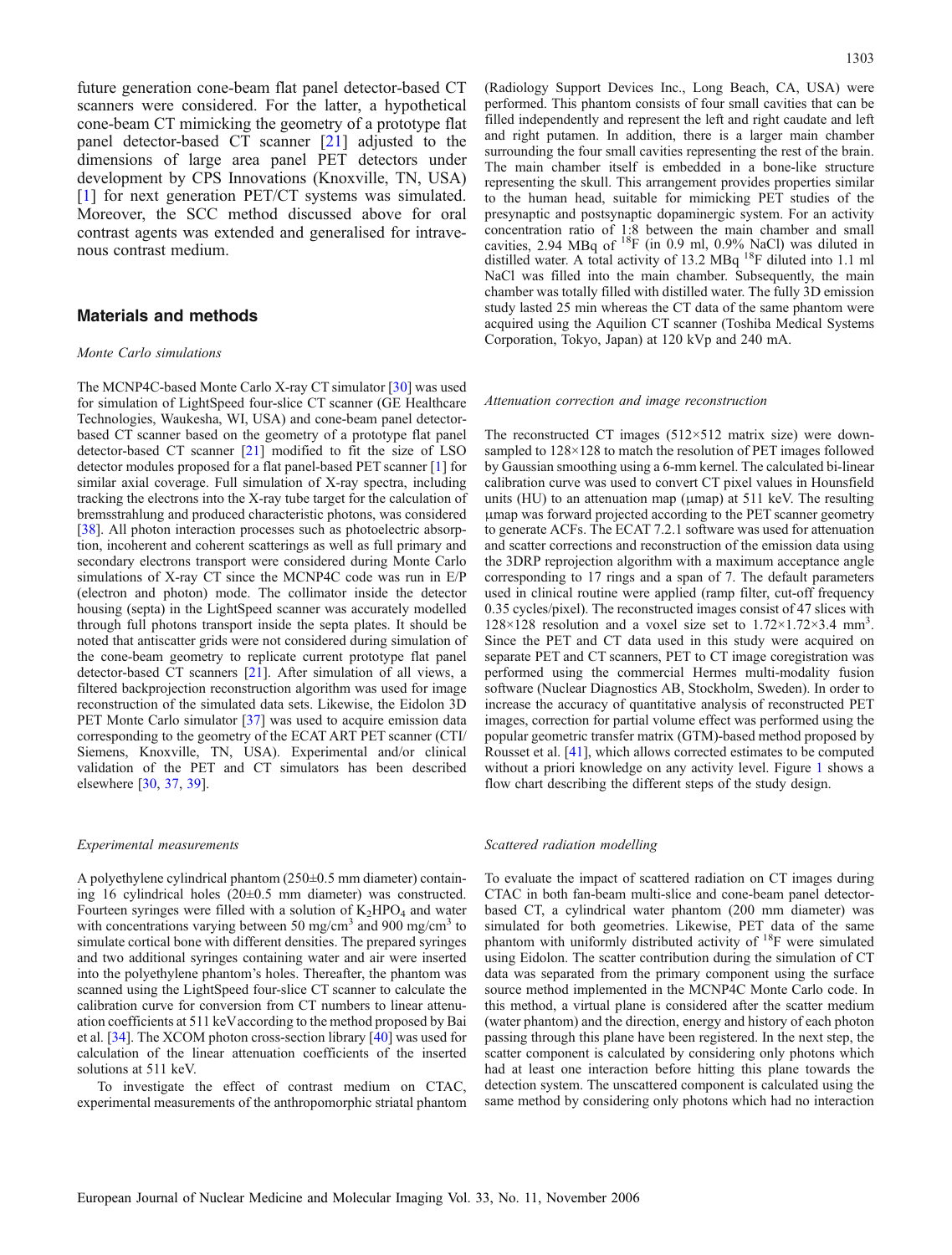<span id="page-3-0"></span>

Fig. 1. Flow chart illustrating the different steps of the study design used to investigate the impact of X-ray scatter and contrast medium on CTAC in PET using both Monte Carlo simulations and experimental phantom studies

before hitting the virtual plane. The beam-hardening effect was removed from the projections according to the method described by Kanamori et al. [\[18](#page-12-0)] to isolate its effects from scatter. The accuracy of beam-hardening removal was validated by comparing corrected profiles with those simulated using monoenergetic photons with the effective CT energy (72 keV for the LightSpeed CT scanner operated at 120 kVp). The latter was calculated using experimental measurements based on the method proposed by Bai et al. [[34\]](#page-12-0). Scatter correction of the simulated CT data was not performed for either the fan- or the cone-beam geometry to allow the assessment of the impact of X-ray scatter on the accuracy of CTAC in the absence of antiscatter grids and robust scatter correction algorithms. However, the physical scatter rejection components (septa) always present in multi-slice CT scanners were accurately modelled during the simulation. Thereafter, the simulated primary and total (sum of primary and scattered photons) projections were reconstructed using a filtered backprojection algorithm.

To assess the differences between the energy-dependent scatter components when using X-ray CT and radionuclide-based transmission scanning at 511 keV (e.g. 68Ga/68Ge), the μmap was generated for both conditions, i.e. using the polyenergetic X-ray spectra and monoenergetic 511-keV photons as input to the Monte Carlo CT simulator. To avoid the effect of using different imaging geometries and source configurations, the projections were simulated for both energies using the same scanner (LightSpeed CT).

#### Contrast medium modelling

Two experiments were carried out to assess the impact of contrast medium on CTAC. Firstly, CT scans of a cylindrical water phantom (200 mm diameter) containing a centred cylinder (50 mm diameter) filled with different concentrations of iohexol (Omnipaque 350, Nycomed, Princeton, NJ, USA) were simulated. Iodine concentrations of 0.7 mg/cm<sup>3</sup>, 3.5 mg/cm<sup>3</sup>, 7 mg/cm<sup>3</sup> and 70 mg/cm<sup>3</sup> were considered for simulation of contrast agent solution (dilution of 1:500, 1:100, 1:50 and 1:5 of iohexol, respectively). This simple configuration aims to emulate typical concentrations of oral contrast media in the colon in clinical studies. Iohexol contrast media was used as reference to validate simulated CT images by comparison with similar published experimentally measured CT numbers [\[9](#page-12-0)] for the chosen concentrations. Thereafter, the reconstructed CT images were used for attenuation correction of the equivalently simulated PET data sets.

In the second experiment, CT images of the anthropomorphic striatal phantom were modified by inserting a cylindrical region (20 mm diameter) in the main chamber to simulate the presence of positive contrast agents with various concentrations corresponding to CT numbers of 50, 100, 200, 500, 1,000, 1,500 and 2,000 HU. This choice was motivated by the consideration that in clinical studies, CT numbers for regions where the contrast medium is concentrated can range from a few HU to the maximum CT number (∼4,000 HU), depending on the contrast medium concentration [\[8\]](#page-12-0). Thereafter, the resultant CTAC μmap was calculated and used for attenuation correction of emission data. To correct artefacts caused by contrast media in the modified striatal phantom images, the SCC method originally proposed by Nehmeh et al. [\[8\]](#page-12-0) for oral contrast agents was extended and generalised to intravenous contrast agents. In this method, the CT numbers of pixels belonging to the region containing contrast medium are substituted with their equivalent effective bone CT numbers since the commonly used bi-linear calibration curve is calculated based on the assumption that positive CT numbers are contributed by a mixture of tissue and bone. The related bi-linear calibration curve was calculated for the Aquilion CT scanner using different concentrations of intravenous contrast agent.



Fig. 2. Simulated scatter profiles for a cylindrical water phantom (200 mm diameter) in both 120 kVp X-ray spectra (dotted line) and monoenergetic 511-keV photons (solid line) using a dedicated Monte Carlo X-ray CT simulator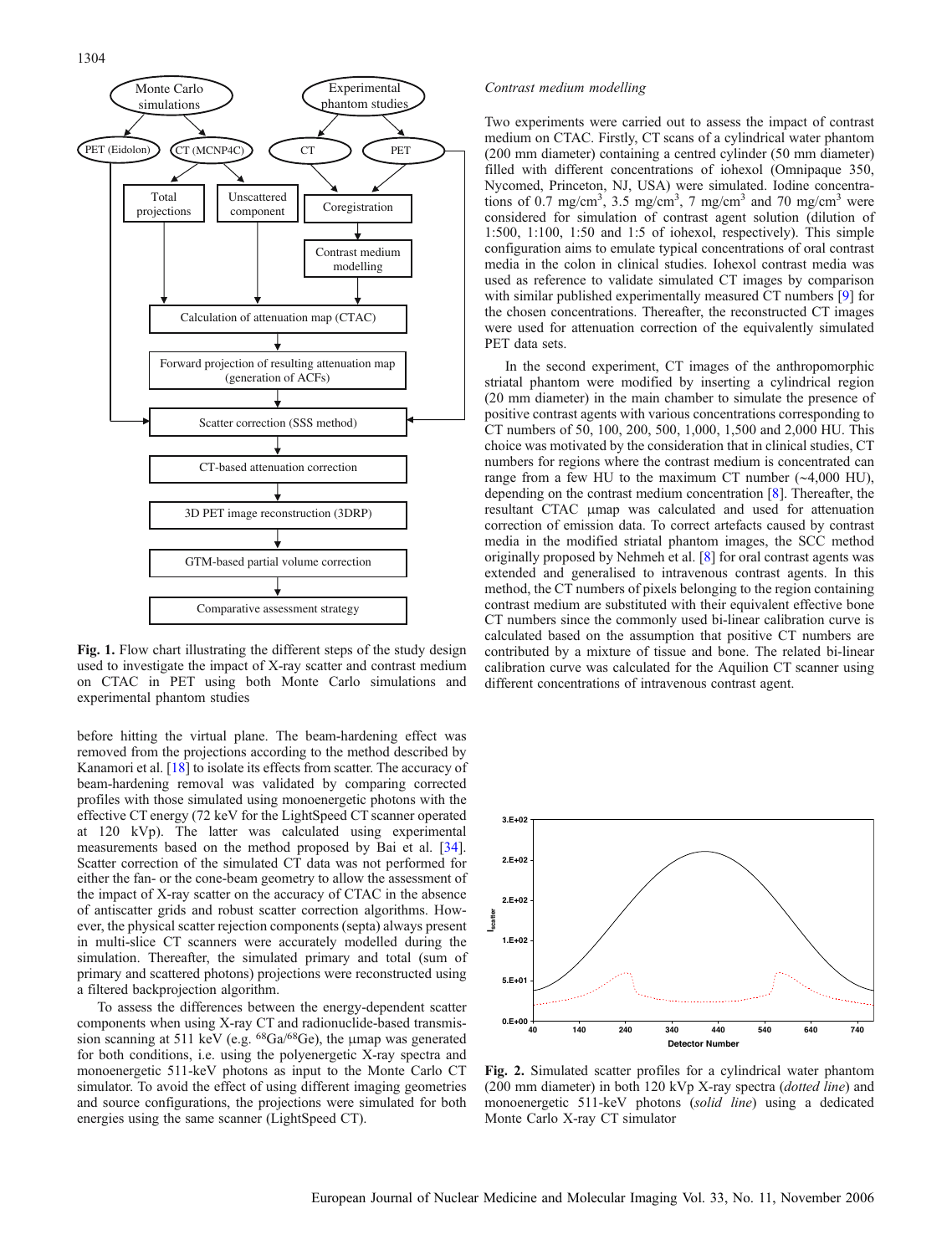## <span id="page-4-0"></span>**Results**

# Impact of scattered radiation

Figure [2](#page-3-0) shows Monte Carlo simulated scatter profiles for the cylindrical water phantom (200 mm diameter) calculated for CT (X-ray spectra, 120 kVp) and PET (511 keV) energies. A total number of  $1.9\times10^{9}$  photons was simulated. The fan-beam angle was adjusted to cover the water phantom in order to increase the simulation efficiency. The magnitude and spatial distribution of the scatter component for the X-ray spectra is quite different from the scatter component at 511 keV owing to the difference in terms of dominations by photoelectric and Compton interactions occurring in different energy ranges, which might preclude application of scatter correction algorithms developed for radionuclide transmission scanning to CT data even with appropriate rescaling [\[42\]](#page-12-0).

The comparison of simulated attenuation profiles for primary and total projection data of the cylindrical water phantom in both fan- and cone-beam CT geometries is shown in Fig. 3a. It should be noted that the total profile for the cone-beam CT was taken from the central elements of the flat panel detector for comparison with the fan-beam

geometry. The maximum value for primary and total fanbeam and cone-beam profiles is 4.26, 4.13 and 3.61, respectively. The underestimation of attenuation profiles for the cone-beam geometry is the consequence of a substantial contribution of scattered radiation. The central profile of the corresponding reconstructed CT images is shown in Fig. 3b. The typical cupping artefact apparent on the reconstructed images for the cone-beam geometry illustrates the important influence of scattered radiation on the quality of reconstructed CT images. It should be noted that the effect of beam hardening was removed from the profiles before reconstruction [\[18\]](#page-12-0). The central profile of the corresponding CTAC-based μmap of the cylindrical water phantom at monoenergetic 511-keV photons is shown in Fig. 3c. The calculated linear attenuation coefficient in the central region of μmaps created from the primary, total fan-beam and cone-beam CT images is 0.0958, 0.0926 and 0.0782 cm<sup>-1</sup>, respectively. The latter value deviates considerably from the theoretical linear attenuation coefficient in water at 511 keV (0.096 cm<sup>-1</sup>). Figure 3d compares central profiles (view 23/47) of ACFs computed using calculated AC (CAC) based on the theoretical value of the linear attenuation coefficient of 511-keV photons in water and the generated μmaps using



Fig. 3. Monte Carlo simulations of the cylindrical water phantom (200 mm diameter) in both fan- and cone-beam CT geometries showing: a attenuation profiles of primary and total photons, b central profiles through reconstructed CT images, c central profiles through

attenuation maps at 511 keV generated using the bi-linear transformation method and d central profiles through ACF sinograms calculated from attenuation maps shown in c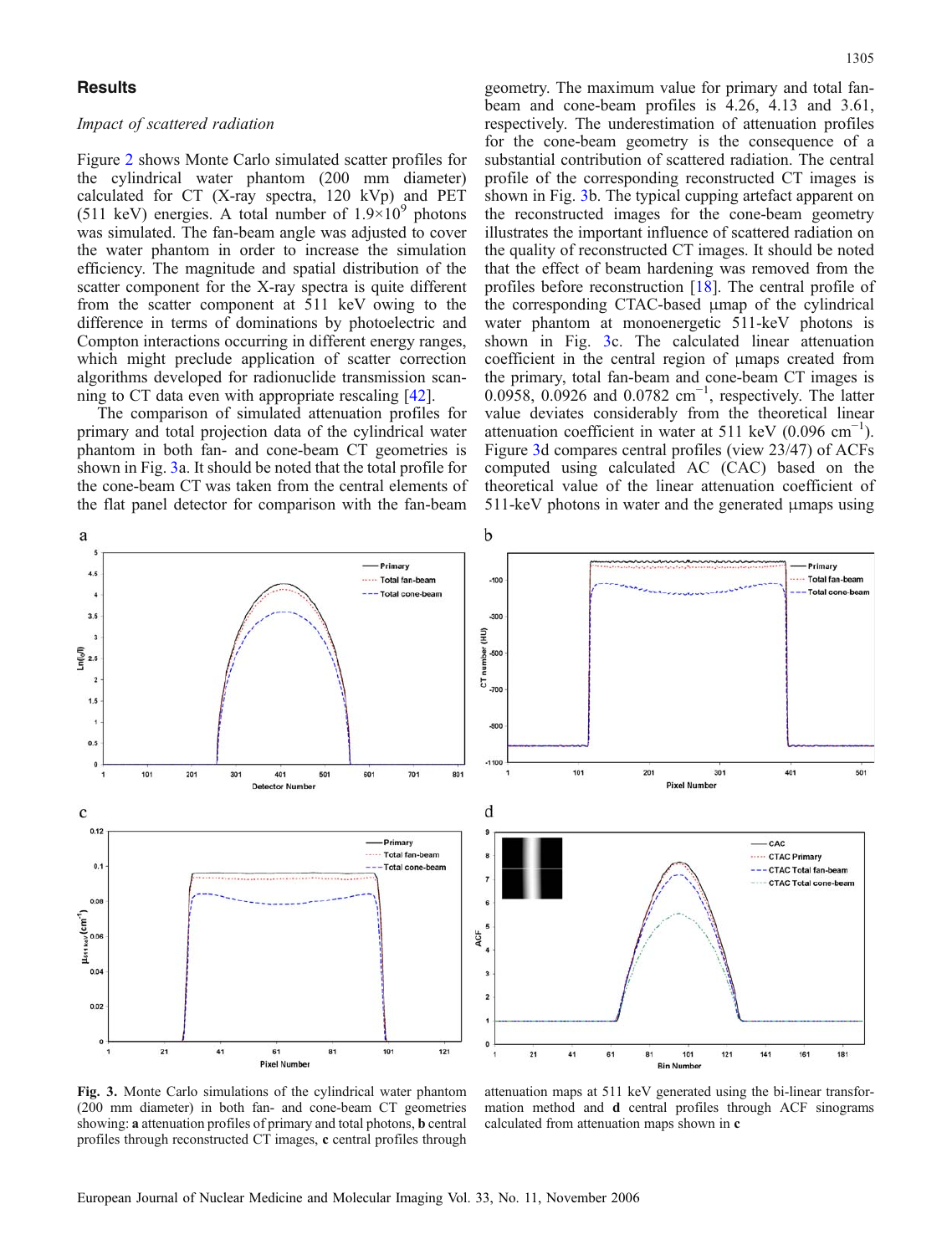<span id="page-5-0"></span>CTAC. The maximum ACF in the central part is 7.73, 7.64, 7.18 and 5.55 when using CAC and CTAC primary, total fan-beam and total cone-beam, respectively. This reveals that the contamination of CT data with scattered radiation in the absence of scatter removal causes underestimation of the true ACFs in the centre of the cylindrical phantom by 7.3% and 28.2% for fan-beam and total cone-beam geometries, respectively.

The reconstructed images after attenuation correction of simulated emission data using the ACF sinograms calculated with different methods are shown in Fig. 4a. Figure 4b shows central profiles of activity concentration from the reconstructed images. The average relative difference between the profiles drawn on images reconstructed using the different methods for deriving the CTbased attenuation map and CAC serving as gold standard is 1.58%, 7.98% and 30.18%, respectively.

# Impact of contrast medium

As an illustration of the effect of the presence of positive contrast medium in a circular region located at the centre of a water-filled cylinder, Figs. [5a](#page-6-0) and [5b](#page-6-0) show Monte Carlo generated attenuation profiles and scatter to primary ratios (SPR) using different concentrations of contrast medium for both X-ray spectra and 511 keV. The attenuation profiles illustrate the significant difference in photon

a

The SPR is a good indicator of the scatter component's magnitude in the acquired data. The corresponding central profiles of the derived μmaps from reconstructed images and computed ACFs in both energies and for two extreme cases of iodine concentration (maximum of  $70 \text{ mg/cm}^3$  and minimum of 0.7 mg/cm<sup>3</sup>) are also shown (Fig. [5](#page-6-0)c–f) to illustrate the impact of using contrast media on generated μmaps and ACFs. The computed ACF sinograms were used for attenuation correction of simulated emission data. Figure [6](#page-7-0) illustrates the μmaps and corresponding reconstructed emission images corrected for attenuation using CTAC (Fig. [6](#page-7-0)a) and 511 keV-based simulations (Fig. [6](#page-7-0)b) for different concentrations of iodine. The relative percentage difference between central profiles of the PET images is shown in Fig. [6](#page-7-0)c. As expected, the difference is increased by increasing the concentration of contrast medium. The simulated attenuation profiles for both energies are further validated by comparing average CT numbers in the contrast region of the uniform cylindrical phantom with published experimentally measured values [[9\]](#page-12-0) and theoretical linear attenuation coefficients computed using the XCOM photon cross-section library [[40](#page-12-0)] at 511 keV (Table [1\)](#page-8-0).

attenuation by contrast media between the two energies.

Figure [7](#page-9-0)a shows μmaps resulting from the conversion of CT images of the RSD striatal phantom modified by inserting positive contrast medium in a cylindrical region (20 mm diameter) in the main chamber containing different



Fig. 4. a Reconstructed images of Monte Carlo simulated emission data corrected for attenuation using, from left to right: CAC, CTAC primary, CTAC total fan-beam and CTAC total cone-beam. b Central profile through images shown in a

**Pixel Number** 

 $121$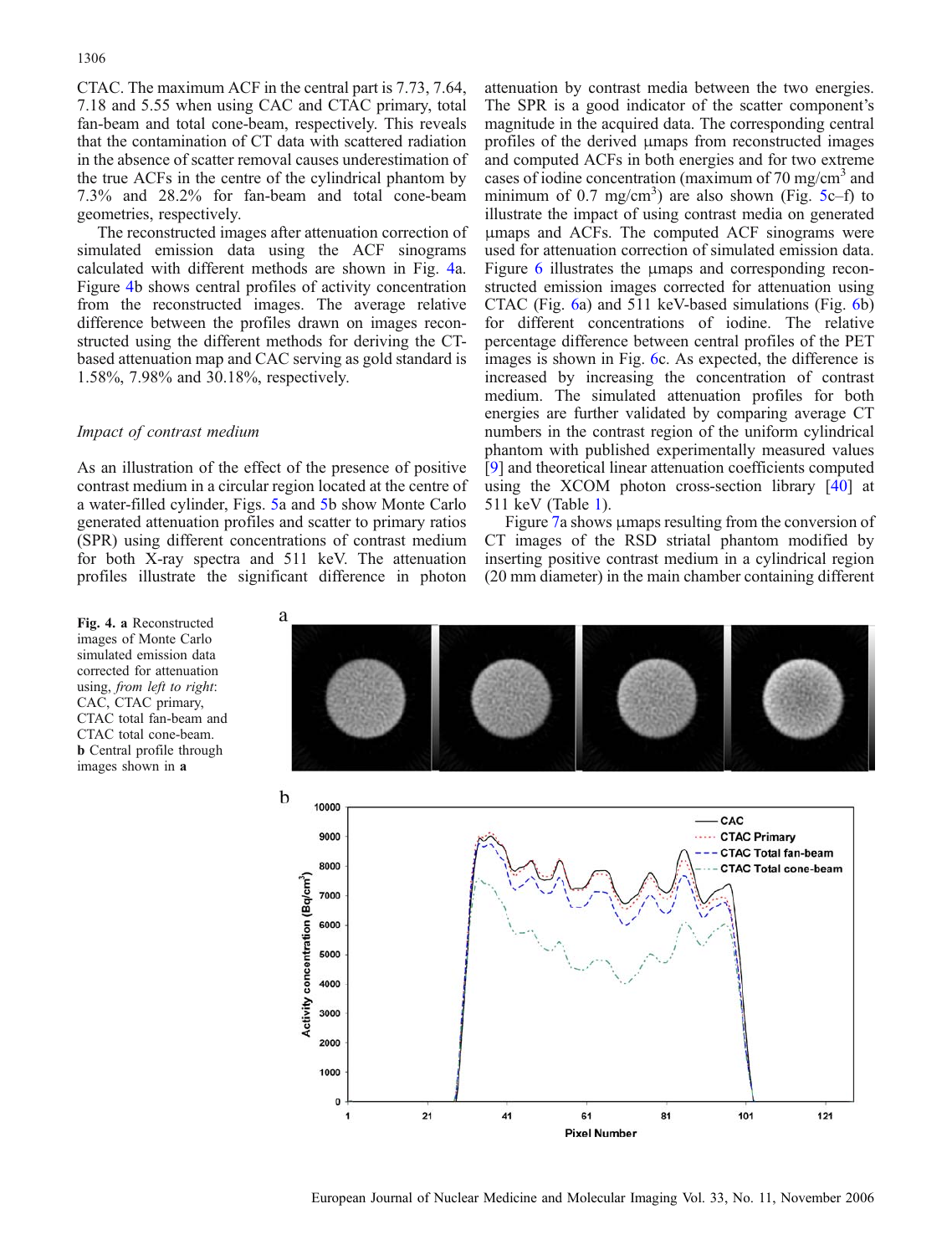<span id="page-6-0"></span>concentrations of contrast medium. The corresponding emission data corrected for attenuation using the generated μmaps and reconstructed using a filtered backprojection algorithm are also shown (Fig. [7b](#page-9-0)). Figure [7](#page-9-0)c illustrates the overestimation of activity concentration in the region containing contrast medium on horizontal profiles drawn at the level of this region. A more rigorous quantitative measure of the effect of contrast medium is also given in Table [2,](#page-10-0) which shows the apparent recovery coefficients

(ARCs) calculated for six different regions in the RSD striatal phantom after partial volume correction using the GTM-based method [\[41\]](#page-12-0). The ARC represents the apparent (observed or partial volume corrected) regional radioactivity concentration to true activity ratio. The segmented contrast correction (SCC) method proposed by Nehmeh et al. [\[8](#page-12-0)] was extended for intravenous contrast medium using calculated calibration curves for both bone–water and intravenous contrast medium–water assumptions (Fig. [8a](#page-10-0)).



Fig. 5. Monte Carlo study of the impact of contrast medium in a cylindrical water phantom (200 mm diameter) containing a centred cylinder (50 mm diameter) having different concentrations of iohexol for both CT and monoenergetic 511-keV energies showing: a attenuation profiles, b scatter to primary ratios (SPR), and c and d

central profiles through attenuation maps and ACFs for maximum concentration (70 mg/cm<sup>3</sup> iodine) of contrast medium.  $e$  and  $f$  are the same as c and d but for minimum concentration  $(0.7 \text{ mg/cm}^3)$ iodine) of contrast medium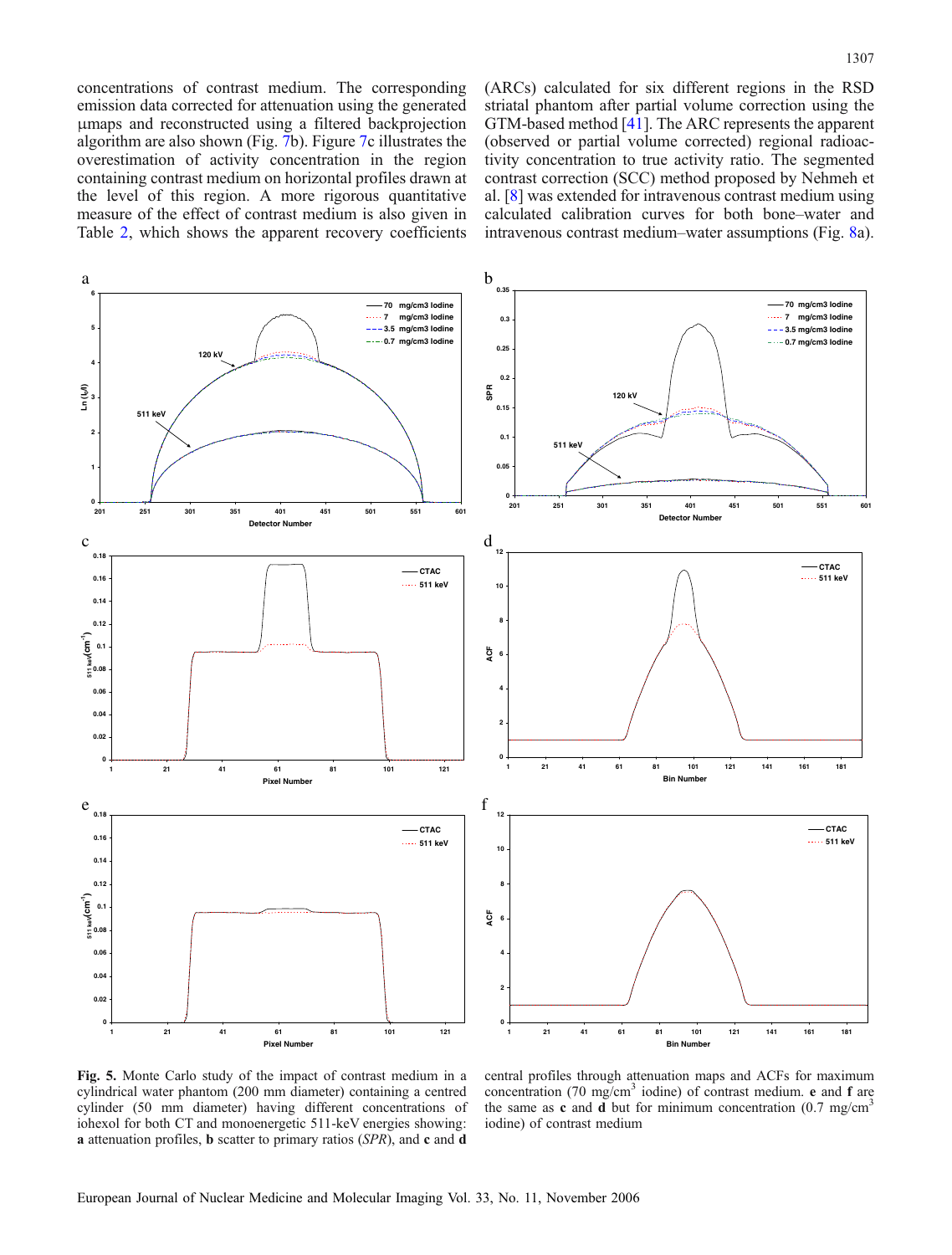Fig. 6. Representative slice

<span id="page-7-0"></span>Thereafter, the SCC algorithm was applied to the μmap corresponding to the maximum concentration of contrast medium  $(2,000 \text{ HU})$  (Fig. [7](#page-9-0)a). Figure [8b](#page-10-0) shows the µmaps and reconstructed images before and after correction using a priori knowledge of the presence of contrast medium. The ARCs after partial volume correction in the region containing contrast medium before and after applying the

a

SCC algorithm are 190.7% and 115.8%, respectively. It should be noted that the ARC in the same region in the absence of contrast medium is 109.9%, which could be explained in part by neglecting the scatter component during the derivation of calibration curves and application of the CTAC procedure.

 $70 \text{ mg/cm}^3$  $7 \text{ mg/cm}^3$  $3.5 \text{ mg/cm}^3$  $0.7 \text{ mg/cm}^3$ of calculated attenuation maps and reconstructed emission images for different concentrations of contrast medium at CT energy (a) and 511-keV monoenergetic photons (b). c Relative percentage difference between the activity concentrations in the central profile for images corrected using a and b b  $70 \text{ mg/cm}^3$  $7 \text{ mg/cm}^3$  $3.5 \text{ mg/cm}^3$  $0.7 \text{ mg/cm}^3$  $\mathbf c$  $20<sup>0</sup>$ 0.7 mg/cm3 lodine 180 3.5 mg/cm3 lodine mg/cm3 lodine 160 70 mg/cm3 lodine 140 diference (%) 120 100 Relative 80 40  $20$  $\mathbf{0}$ 51 61  $71$ 76 81

**Pixel Number**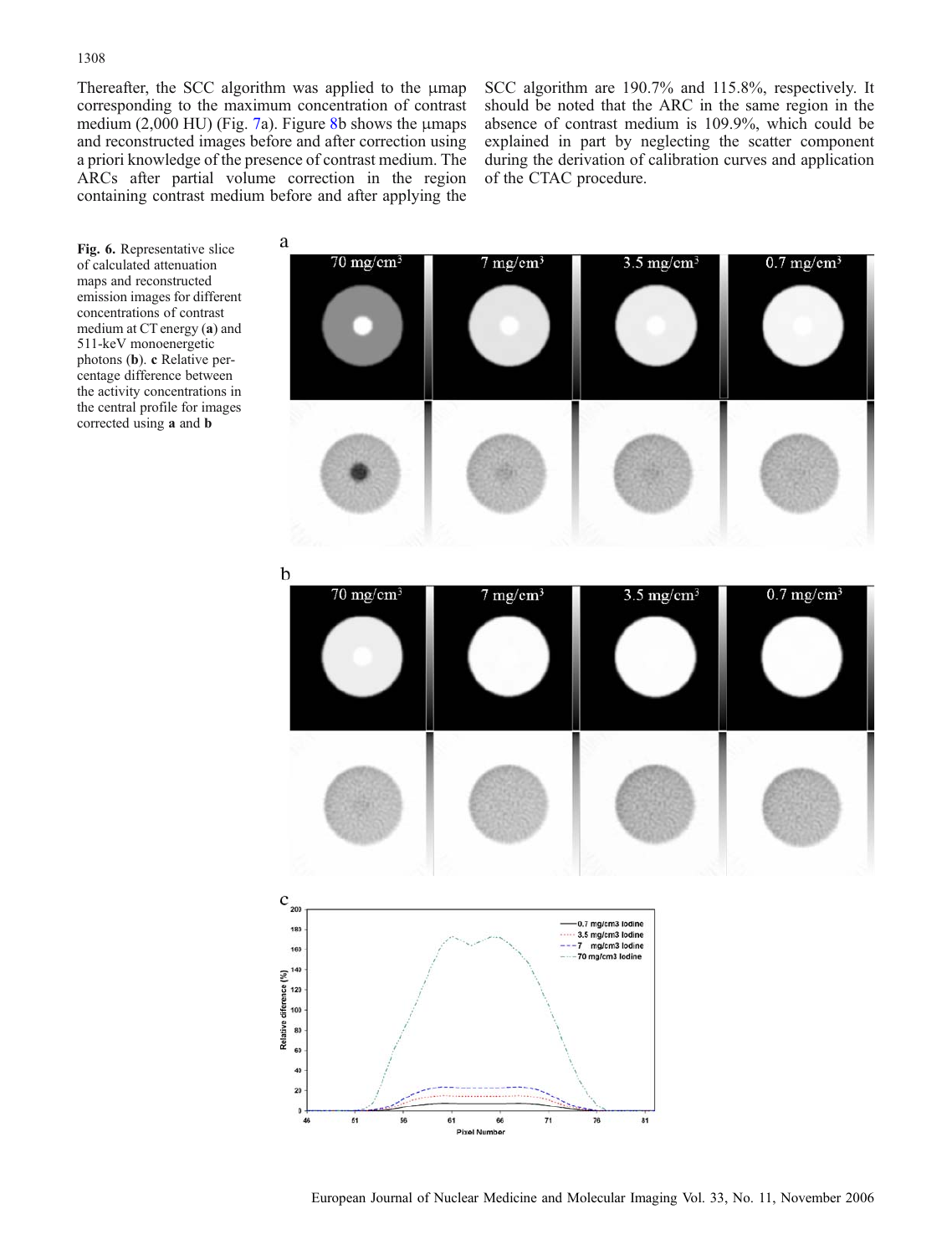# <span id="page-8-0"></span>**Discussion**

PET/CT has now emerged as an important and costeffective method of performing anatomical–functional correlations in a way that improves patient management. The adoption of this technology has been rapid, and it is anticipated that the next phase of PET/CT will likely combine 3-D PET with volumetric cone-beam CT. This study revealed that the contamination of CT data with scattered radiation could generate some additional uncertainties during quantitative analysis of PET images when using CTAC if the CT images are not corrected for scatter [[42](#page-12-0)]. The magnitude of propagated errors resulting from the contribution of scatter in CT images depends on the object size and its chemical composition and, more importantly, on the geometry of the CT scanner. The scatter component in the next generation of cone-beam CT scanners based on flat panel detector geometry is significant and should be addressed to keep technology moving forward. The detailed scatter characterisation made possible through simulation further asserts that the ideal research tool for scatter modelling and evaluation of scatter correction strategies is the Monte Carlo method. The latter approach gives further insight and might offer a possible correction procedure analogous to approaches reported for PET [\[39\]](#page-12-0).

The bell shape of the scatter profile at 511 keV (Fig. [2\)](#page-3-0) is due to the fact that the dominant interaction in this energy is Compton forward scattering. The higher value in the centre of the profile is the consequence of increased probability of Compton scattering with increasing attenuation length in the central area of the cylindrical water phantom. The two peaks visible on the scatter profile at CT energy are the result of an increase in the transmission probability of scattered photons with decreasing attenuation length at the edges of the water phantom. It is worth emphasising that the lower number of scattered photons in the centre of the profile for the CT energy is the result of either photoelectric absorption of incoming photons before undergoing Compton or coherent scattering or their absorption after scattering. Although the amplitude of the

Table 1. Comparison of average simulated and published measured CT numbers and simulated and theoretical linear attenuation coefficients in both CT (120 kVp) and 511-keV monoenergetic energies

| Concentration of Measured Simulated CT Theoretical Simulated<br>iodine in solution CT | number<br>$(HU)$ [9] | number (HU) | $\mu$ 511 keV<br>$\rm (cm^{-1})$<br><b>XCOM</b><br>[40] | $\mu$ 511 keV<br>$\rm (cm^{-1})$<br>MCNP4C |
|---------------------------------------------------------------------------------------|----------------------|-------------|---------------------------------------------------------|--------------------------------------------|
| $70 \text{ mg/cm}^3$                                                                  | 1,445.3              | 1,434.8     | 0.1026                                                  | 0.1028                                     |
| $7 \text{ mg/cm}^3$                                                                   | 205.7                | 193.2       | 0.0965                                                  | 0.9677                                     |
| $3.5 \text{ mg/cm}^3$                                                                 | 128.2                | 118.2       | 0.0962                                                  | 0.0964                                     |
| $0.7 \text{ mg/cm}^3$                                                                 | 65.3                 | 50.2        | 0.0959                                                  | 0.0961                                     |
| $0 \text{ mg/cm}^3$                                                                   | 9.7                  | 13          | 0.0958                                                  | 0.0960                                     |

scatter profile for 511 keV is higher, the acceptance of scattered photons in conventional radionuclide transmission scanning can be minimised by setting an appropriate energy discrimination window to reject scattered photons [[33](#page-12-0)].

The underestimation of attenuation profiles for the cone-beam geometry is due to the high contamination of projection data with scattered radiation (Fig. [3](#page-4-0)). The magnitude of this contamination is rather small for the fanbeam geometry owing to the fact that scattered photons are either absorbed in septa plates placed between the detector elements or do not hit the detector elements because of the limited detector aperture in the z-axis (4 cm in multi-slice scanners). The underestimation of attenuation profiles reduces CT numbers in the central area of reconstructed images and creates cupping artefacts. Consequently, cupping artefacts in CT images will result in the underestimation of linear attenuation coefficients in the central area of μmaps generated using CTAC and thus the ACFs to be used for attenuation correction of the emission data. The underestimation of ACFs will induce underestimation of activity concentration in the central area of PET images (Fig. [4](#page-5-0)). In this study, the magnitude of the scatter component in both commercial multi-slice and prototype flat panel detector geometries was assessed. Moreover, the contribution of scattered radiation during CTAC of PET images was quantified and used to identify correction strategies for better management of deleterious scatter effect, especially for the new generation of flat panel detector-based cone-beam CT scanners that may be combined with future generation panel-based PET scanners [[1\]](#page-11-0) to bring in a new design for large axial field of view PET/CT.

The effects related to the use of contrast media are likely the same for current PET/CT systems compared with those that would be obtained with volumetric CT imaging chains. Several articles have reported perturbations contributed by iodinated contrast media in PET/CT studies [\[4](#page-11-0)–[11](#page-12-0)]. However, in a realistic clinical setting, these perturbations appear to have a relatively minor impact on diagnostic interpretation. In addition, challenges introduced by the use of contrast media certainly have not impeded the clinical adoption of PET/CT. The impact of the presence of positive contrast agents on the accuracy of CTAC was investigated in both the effective energy of the X-ray tube and monoenergetic 511-keV photons at the level of CT images, resulting μmaps, ACF sinograms and finally the reconstructed emission images (Fig. [5\)](#page-6-0). The first objective was reached through Monte Carlo simulations to confirm that the behaviour of contrast medium with respect to photon absorption and scattering is completely different between CT and 511-keV energies. The remaining experiments aimed to study the impact of contrast medium quantitatively by calculating ARCs in different regions of the RSD striatal phantom corrected for attenuation using CTAC for different concentrations of contrast medium (Table [2](#page-10-0)). The difference between attenuation profiles for different concentrations of contrast medium at CT energy (120 kVp) and 511 keV is due to the difference between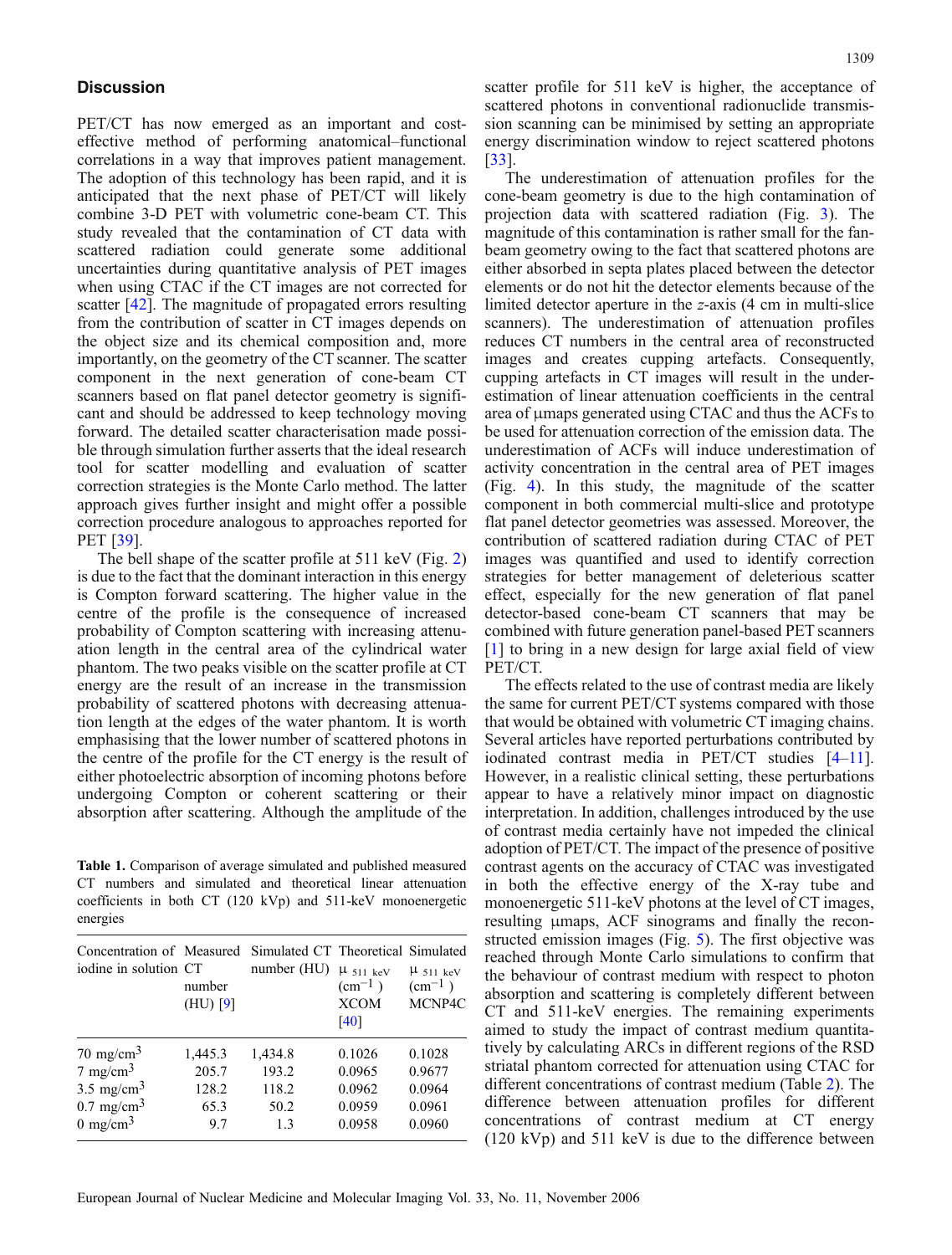<span id="page-9-0"></span>the photon interaction cross-sections at these energy ranges (Fig. [5a](#page-6-0)). The difference between attenuation profiles calculated at 511 keV for different concentrations of contrast medium is insignificant whereas there is a significant difference between attenuation profiles calculated at CT energy. The high value of SPR in the region containing contrast medium at CT energy (Fig. [5b](#page-6-0)) is due to the high absorption of primary photons by the contrast medium since the scatter distribution is approximately uniform. The curvature of SPR at 511 keV is due to the variable transmission probability of primary photons, which depends on the angle-dependent pathlength of attenuating media. It should be noted that the presence of contrast medium in the central area of the phantom has a negligible impact on the SPR profile at 511 keV while its effect is significant at CT energy. The difference between





**Pixel Number**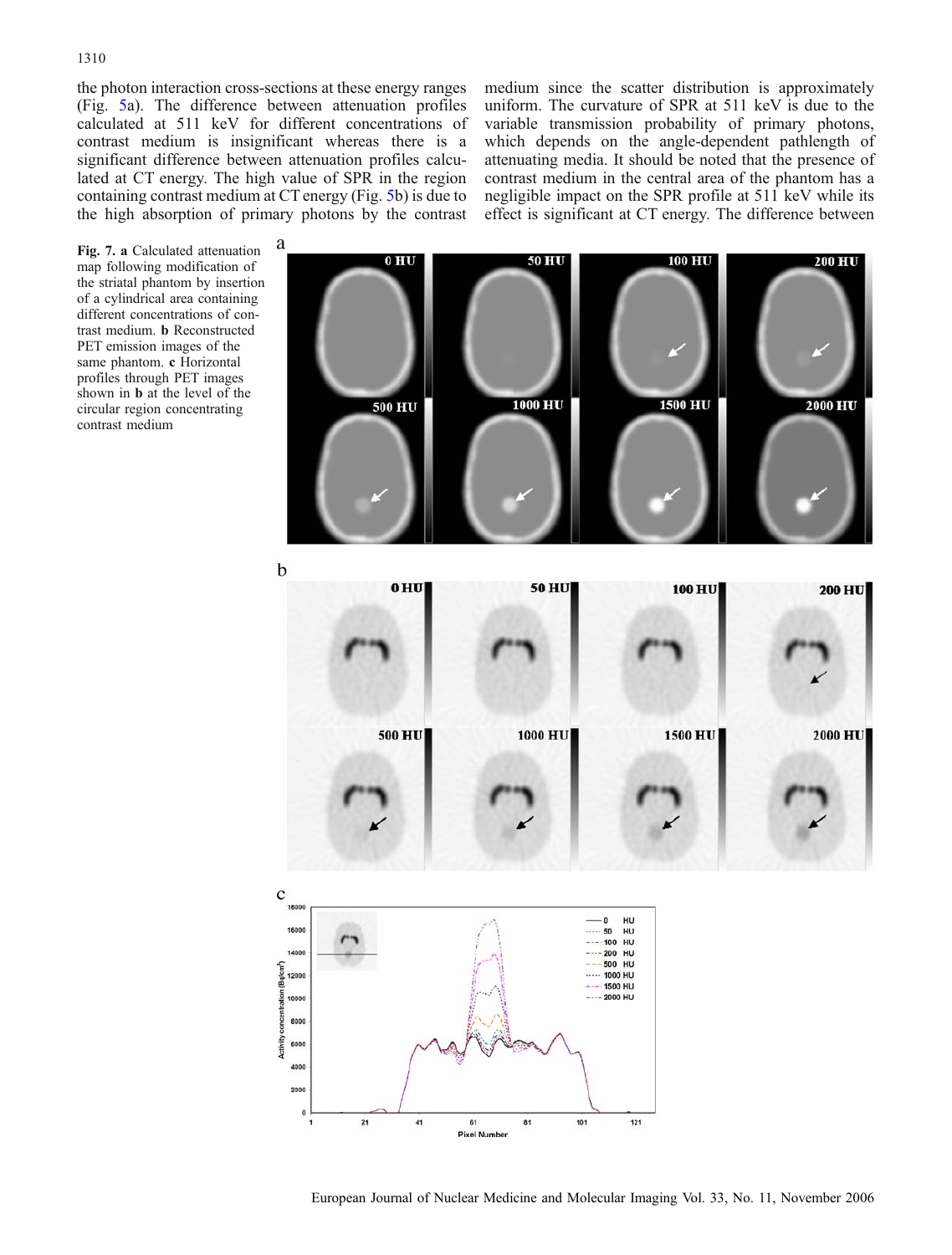<span id="page-10-0"></span>Table 2. Apparent recovery coefficients (ARCs) for different volumes of interest (VOIs) after partial volume effect correction in the modified RSD anthropomorphic striatal phantom following insertion of a cylindrical VOI containing contrast medium in CT images

| <b>VOI</b>             | Volume $\text{cm}^3$ ) | CT number in the cylindrical VOI |       |       |       |       |       |       |       |
|------------------------|------------------------|----------------------------------|-------|-------|-------|-------|-------|-------|-------|
|                        |                        | $\mathbf{0}$                     | 50    | 100   | 200   | 500   | 1.000 | 1,500 | 2,000 |
| Main chamber           | 1290                   | 109.6                            | 109.7 | 109.9 | 110.1 | 110.9 | 112.2 | 113.5 | 114.9 |
| Left putamen           | 6                      | 95.4                             | 95.5  | 95.5  | 95.5  | 95.6  | 95.9  | 96.1  | 96.3  |
| Right putamen          | 6                      | 101.9                            | 101.9 | 101.9 | 102.1 | 102.2 | 102.5 | 102.8 | 103.1 |
| Left caudate nucleus   | 4.9                    | 95.3                             | 95.3  | 95.4  | 95.5  | 95.7  | 96.1  | 96.5  | 96.9  |
| Right caudate nucleus  | 4.9                    | 100.5                            | 100.5 | 100.6 | 100.7 | 100.8 | 101.1 | 101.4 | 101.7 |
| Contrast medium region | 79.3                   | 109.9                            | 111.8 | 113.7 | 117.4 | 128.8 | 148.4 | 169.0 | 190.7 |



European Journal of Nuclear Medicine and Molecular Imaging Vol. 33, No. 11, November 2006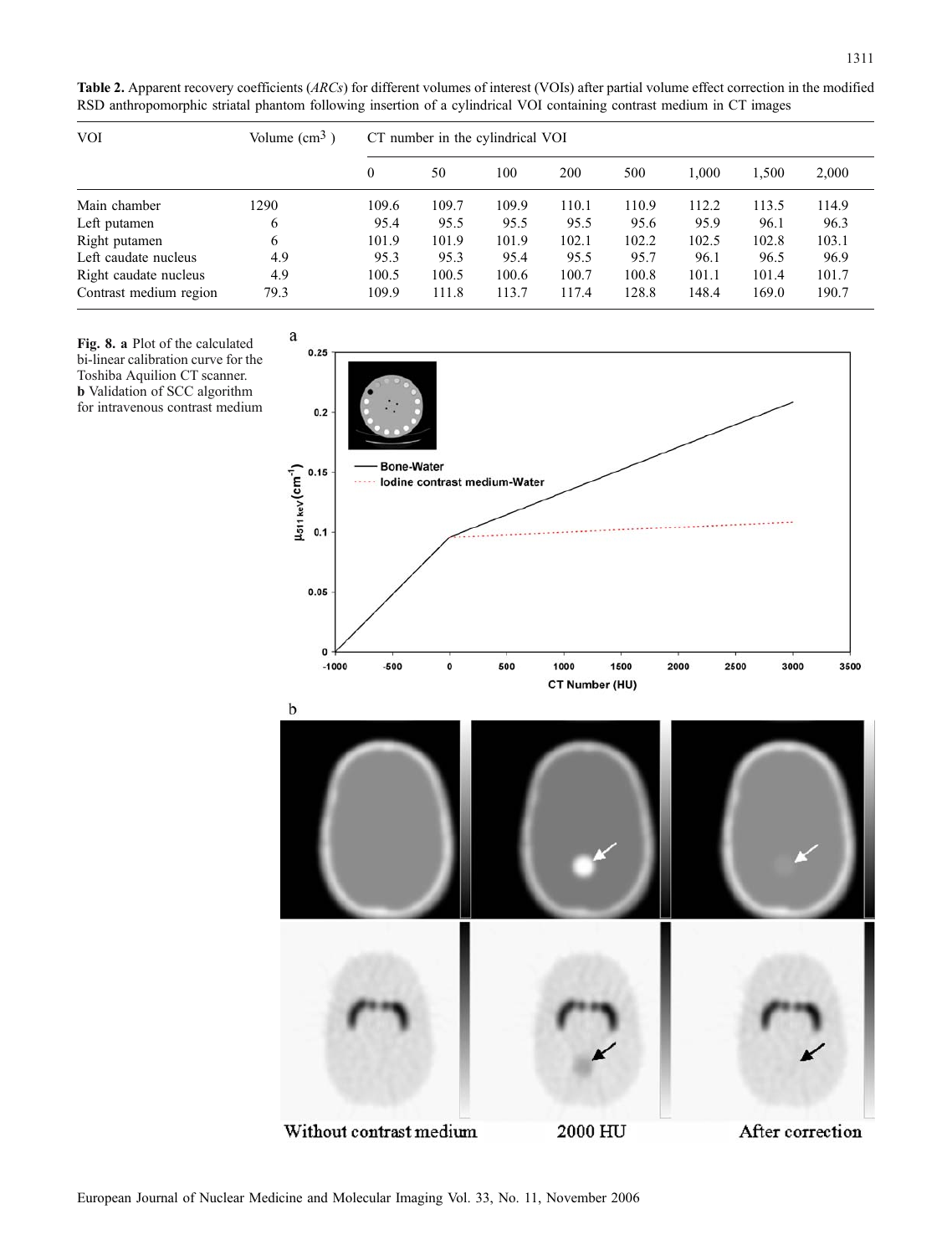<span id="page-11-0"></span>μmaps and ACF sinograms generated using simulated CT images at CT energy and 511 keV (Fig. [5](#page-6-0)c–f) for minimum  $(0.7 \text{ mg/cm}^3 \text{ iodine})$  and maximum  $(70 \text{ mg/cm}^3 \text{ iodine})$ concentrations of contrast medium is a nice illustration of extreme imaging conditions and the propagation of errors in attenuation correction factors to the emission data during attenuation compensation (Fig. [6](#page-7-0)). The overestimation of activity concentration in the central area of PET images corrected using μmaps derived at CT energies (Fig. [6a](#page-7-0)) is due to overestimation of ACFs in the related region whereas the effect of contrast medium at 511 keV is negligible (Fig. [6b](#page-7-0)), even with the highest concentration of iodine  $(70 \text{ mg/cm}^3)$ . The same observations were made using the RSD striatal phantom's data corrected for attenuation using CTAC for different concentrations of contrast medium in a cylindrical region (Fig. [7](#page-9-0)). The overestimation of activity in the cylindrical region is significant when using a high concentration of contrast medium (90% for 2,000 HU). However, it produces a negligible effect on the remotely located brain regions, namely less than 2% for the small regions (left putamen, right putamen, left caudate nucleus, right caudate nucleus) and 6% in the main chamber (Table [2\)](#page-10-0).

The SCC algorithm proposed by Nehmeh et al. [\[8](#page-12-0)] for correction of oral contrast agents was extended for intravenous contrast agents using suitable calibration curves calculated for related materials (Fig. [8](#page-10-0)a). In this approach, the CT numbers of pixels belonging to the contrast medium region are substituted with their equivalent effective bone CT numbers (Fig. [8](#page-10-0)b). The SCC algorithm is efficient but still limited to simple shapes reflecting the spatial distribution of contrast medium. For wider applicability, the algorithm needs to be improved by developing an automatic segmentation algorithm for classification of irregular shapes of regions containing contrast medium usually found in clinical studies.

Consistent with other studies, it was observed that the presence of contrast medium (oral or intravenous) in CT images can be misclassified with high bone density and can result in building an incorrect μmap [3]. Subsequently, this misclassification and overestimation of attenuation coefficients results in overestimation of the activity concentration in the region containing a high concentration of contrast medium. The issue of whether the use of contrast medium in dual-modality PET/CT scanning produces medically significant artefacts is still controversial, with some studies corroborating [5, [6](#page-12-0), [10](#page-12-0), [11](#page-12-0)] and others contradicting [\[8](#page-12-0), [9](#page-12-0), [43\]](#page-12-0) the fact that the presence of contrast medium can be a source of errors and artefacts when the CT data are used for attenuation correction of PET images. The quantification of a lower concentration threshold below which the use of contrast medium is risk free proved to be a difficult task. The optimal quantity and route of administration of contrast medium and potential correction schemes are still open questions which require further research and development efforts.

### Conclusion

The impact of contrast medium and X-ray scatter in CT images on the accuracy of CTAC in PET was studied using Monte Carlo simulations combined with experimental phantom studies. The latter aspect has not been addressed previously to the best of our knowledge. The contribution of X-ray scatter during the CTAC procedure was quantified for commercially available fan-beam multi-slice CT and prototype large area flat panel detector-based cone-beam CT scanners. The magnitude of scatter in CT images for the cone-beam geometry is significant and might create cupping artefacts in reconstructed PET images during CTAC; while its effect is small for current generation multi-slice fan-beam CT scanners using septa between detector elements, it should preferably be corrected during CT reconstruction to avoid quantification bias. These results substantiate the important role of antiscatter collimation and robust scatter correction algorithms which certainly will be implemented in future generation flat panel-based PET/CT scanners when used for quantitative measurements. Contrast-enhanced CT images may create visible artefacts in regions containing high concentrations of contrast medium. This study reports results from a limited set of computer simulations of realistic PET and CT systems combined with experimental measurements using validated techniques. Further research using experimentally measured whole-body dynamic anthropomorphic phantoms on operational PET/CT systems (64-slice CT) to be installed in our department with a broader range of contrast medium concentrations, as well as more realistic geometries and sizes of the opacified structures representative of those imaged in clinical settings, is guaranteed.

Acknowledgements. This work was supported by the Swiss National Science Foundation under grant SNSF 3152A0–102143. The authors would like to thank Dr. O.G. Rousset for providing the PVC software and F. Schoenahl, T. Ruest and N. Andreini, for their valuable support.

# **References**

- 1. Townsend DW, Carney JPJ, Yap JT, Hall NC. PET/CT today and tomorrow. J Nucl Med 2004;45:4s–14s
- 2. Hasegawa BH, Zaidi H. Dual-modality imaging: more than the some of its components. In: Zaidi H, editor. Quantitative analysis in nuclear medicine imaging. Berlin Heidelberg New York: Springer; 2005; p. 35–81
- 3. Zaidi H, Hasegawa BH. Determination of the attenuation map in emission tomography. J Nucl Med 2003;44:291–315
- 4. Antoch G, Freudenberg LS, Stattaus J, Jentzen W, Mueller SP, Debatin JF, et al. Whole-body positron emission tomography-CT: optimized CT using oral and IV contrast materials. AJR Am J Roentgenol 2002;179:1555–1560
- 5. Antoch G, Freudenberg LS, Beyer T, Bockisch A, Debatin JF. To enhance or not enhance? 18F-FDG and CT contrast agents in dual-modality 18F-FDG PET/CT. J Nucl Med 2004;45:56S–95S